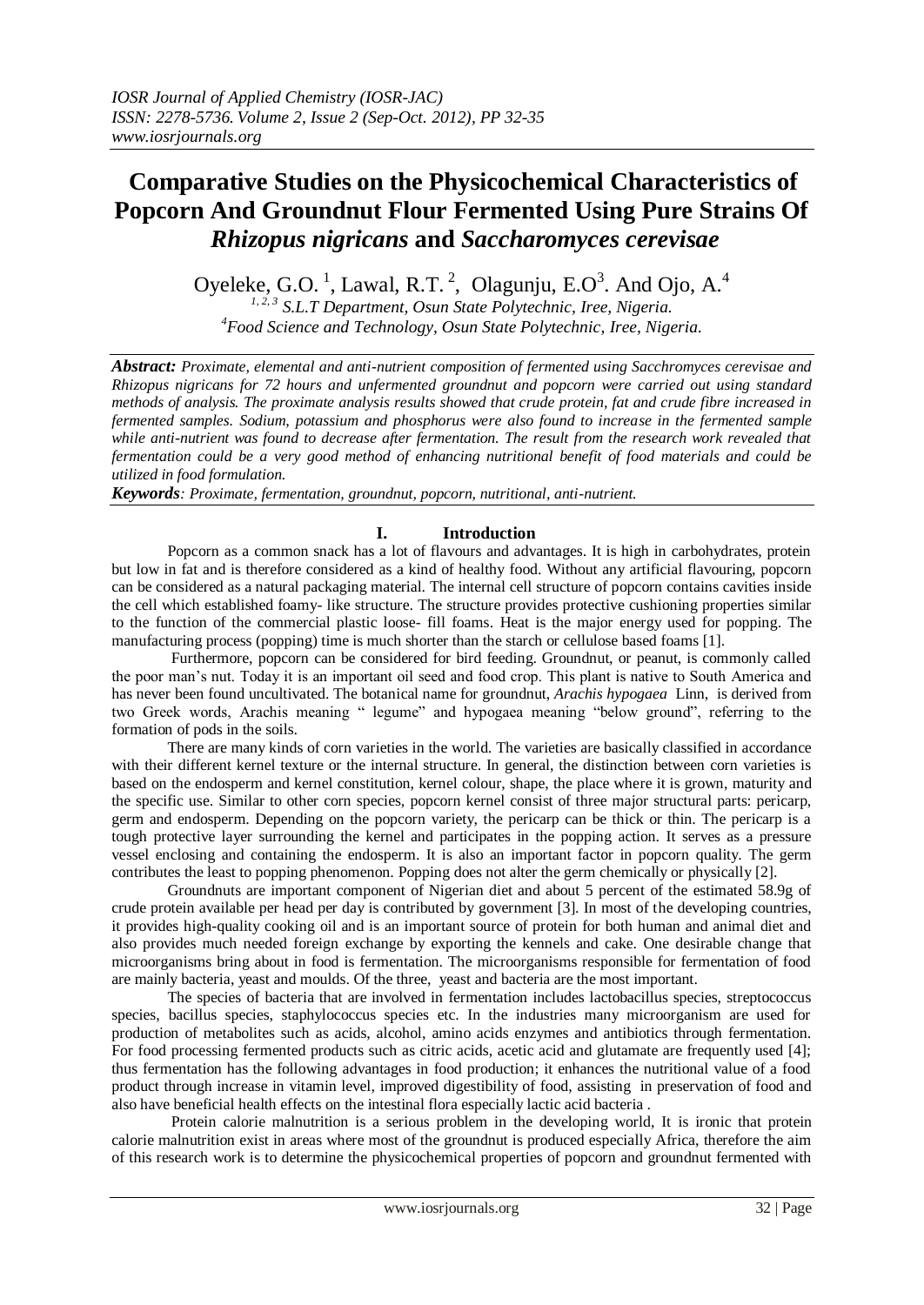pure strains of *Rhizopus nigricans* and *Saccharomycces cerevisae* to ascertain whether there is increase or otherwise in the nutrient and anti-nutrient composition.

# **II. Materials and Methods**

# 2.1 Collection of Samples

The popcorn grains and groundnut samples were purchased in Igbona market, Osogbo, Osun State and transported in polyethylene bag directly to the laboratory for examination. They were grinded into powder form and divided into two portions. A portion was fermented with pure strains of *Rhizopus nigricans* and *Saccharomycces cerevisae* and the other portion left unfermented.

### 2.2 Fermentation of popcorn and groundnut.

Three sterile conical flasks were filled with samples and labeled as follows A, B and C. The samples were measured and mixed in different proportion as follows: (A) 12.5g groundnut + 7.5g popcorn, (B) 10.0g groundnut + 10.0g popcorn and (C) 7.5g groundnut + 12.5g popcorn. 40ml of water was added to each sample in the conical flask to form damp composites. The mouths of the conical flasks were plug with cotton wool and covered with aluminum foil. They were sterilized in an autoclave at  $121^0C$  for 15minutes and allowed to cool down. Sterile wire loop are used to pick colonies of *Sacchromyces cerevisae* and transfer into sterile water in a test tube. Sterile inoculating pin was used to pick spores of the *Rhizopus nigricans* and also used to inoculate the sterile water in test tube. The mixture was mixed gently. Sterile needle and syringe were used to draw 5ml from the inoculated water and each composite was inoculated with 1ml of the sterile water seeded with *Sacchromyces cerevisae* and *Rhizopus* nigricans. The composite was allowed to ferment at room temperature for 72 hours

# 2.3  $P<sup>H</sup>$  and titratable acidity

Ten (10) gram of each composite before and after fermentation was mixed with 100mls of distilled water. The mixture was allowed to stand for 15minutes and shaken at 5 minutes interval and filtered using whatman filter paper. The pH of the filtrate was then taken using a pH meter. The filtrate was titrated against 0.1M NaOH to phenolphthalein end-point.

#### 2.4 Chemical analysis

Moisture content was determined by drying to constant weight at  $105^{\circ}$ C in an oven, ash by ignition at  $550\textdegree$ C in a muffle furnace, oil content by soxhlet extraction with hexane, protein by micro kieldahl method according to AOAC, [5] methods. The mineral were analyzed by dissolving the ash in volumetric flask using deionized water with 10ml of 10% hydrochloric acid solution.

 Sodium and potassium were determined by using a flame photometer (model 405, corning UK) using NaCl and KCl salts to prepare the standards. All other metals were determined by atomic absorption spectrophotometer (Perkin-Elmer model 403, Norwalk CT, USA). All chemicals used were of analytical grade and the minerals are reported in mg/100g. Phytate and tannin were determined using AOAC, [5] methods while oxalate content was by the titrimetric method as modified by Akindahunsi and Salawu [6].

#### 3.1 Results

# **III. Results and Discussion**

The changes in the pH of the three fermented samples are shown in table 1. The samples with equal weight of groundnut and popcorn (sample) recorded the highest pH of 5.6. Table 2 showed that at 72 hours of fermentation, the amount of titrable acidity in  $(g/100)$  lactic acid) was also highest in sample with equal weight of groundnut and popcorn (sample C). Table 3 revealed that the unfermented popcorn recorded the highest value of moisture (10.72 + 0.05) %. This value is higher than that of unfermented groundnut  $(4.49 + 0.01)$ % in all the three fermented samples. The fermented sample with 7.5g groundnut and 12.5g popcorn (sample B) recorded the highest value of  $(27.89 + 0.06)$  % and is closely followed by that of unfermented groundnut with  $(24.69 +$ 0.05).

 The crude fat content for the three fermented sample were higher than that of the unfermented groundnut and popcorn with sample of equal weight of groundnut and popcorn having the value of  $(25.76 +$ 0.06)%. The ash content obtained for unfermented groundnut was found to be the highest with  $(4.54 \pm 0.04)$ % while among the three fermented samples, sample C with equal weight of groundnut and popcorn recorded the highest with  $3.69 + 0.03\%$ . High value were obtained for the fermented sample  $(11.19 + 0.05, 14.87 + 0.02$  and  $12.85 + 0.05\%$  for A, B and C respectively compared to the unfermented groundnut and popcorn with 4.21 + 0.01% and  $1.32 + 0.01$ % respectively.

The % carbohydrate contents of the unfermented groundnut of  $61.06 + 0.02$  and popcorn  $74.06 + 0.50$ were higher than the three fermented samples. The energy content of the three fermented samples with (477.10, 483.50 and 489.50) Kcal/100g for A, B and C were higher than the unfermented groundnut of 437.20 Kcal/100g and popcorn with 348.50 Kcal/100g.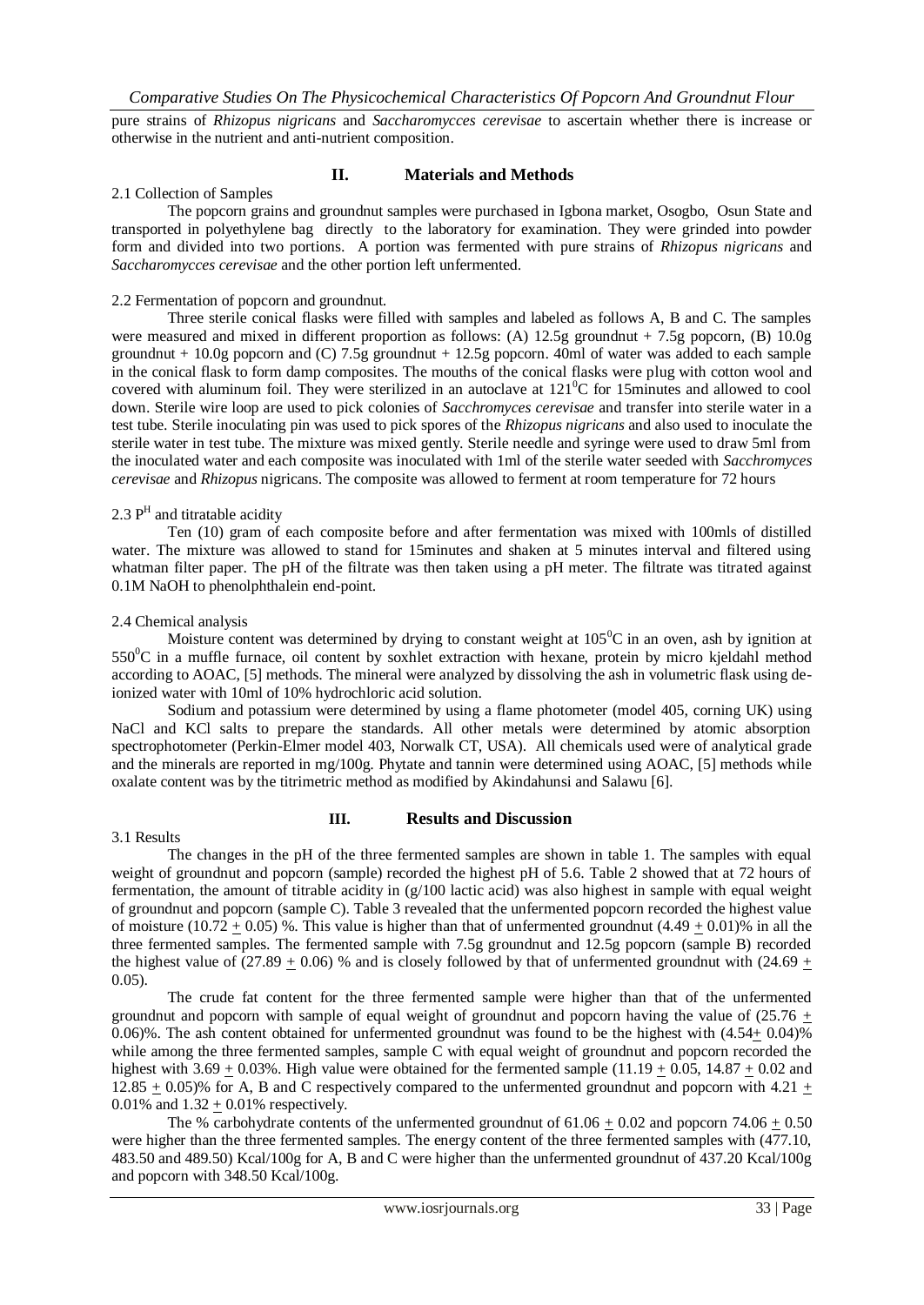From table 4, the sodium, potassium and phosphorus contents were found to increase in fermented samples while magnesium and calcium contents were found to decrease in the fermented samples. The fermented sample recorded lower values of antinutrients compared to the unfermented groundnut and popcorn on table 5.

|                     | Table 1: Change in pH of the samples |                                                           |                  |                                   |                  |
|---------------------|--------------------------------------|-----------------------------------------------------------|------------------|-----------------------------------|------------------|
| Sample              | Ohr                                  | 72hrs.                                                    |                  |                                   |                  |
| Α                   | 6.5                                  | 4.8                                                       |                  |                                   |                  |
| В                   | 6.2                                  | 5.0                                                       |                  |                                   |                  |
| C                   | 6.8                                  | 5.6                                                       |                  |                                   |                  |
|                     |                                      | Table 2: Titrable acidity (mg/100g lactic acid)           |                  |                                   |                  |
| Sample              | Ohr                                  | 72hr                                                      |                  |                                   |                  |
| Α                   | 1.1                                  | 3.2                                                       |                  |                                   |                  |
| $\overline{B}$      | 1.5                                  | 3.8                                                       |                  |                                   |                  |
| C                   | 13                                   | 4.1                                                       |                  |                                   |                  |
| Parameter           | UG                                   | Table 3: Proximate composition of the sample $(\%)$<br>UP |                  | $Popcorn + Groundnut (fermented)$ |                  |
|                     |                                      |                                                           | А                | В                                 |                  |
| Moisture            | 4.49±0.01                            | $10.72 \pm 0.05$                                          | $4.71 \pm 0.01$  | $9.68 \pm 0.05$                   | $2.35 \pm 0.01$  |
| Crude protein       | $24.69 \pm 0.05$                     | $7.49\pm0.02$                                             | 19 96 ± 0.05     | 27 89 ± 0.01                      | 13.77±0.05       |
| Crude fat           | $5.50 \pm 0.01$                      | $1.01 \pm 0.01$                                           | $20.60 \pm 0.20$ | $24.67 \pm 0.10$                  | 25.76±0.06       |
| Ash                 | $4.54\pm0.04$                        | $0.75 \pm 0.01$                                           | $1.88 \pm 0.02$  | $0.34\pm0.02$                     | $3.69 \pm 0.03$  |
| Crude fibre         | $4.21\pm0.01$                        | $1.32 \pm 0.01$                                           | $11.19\pm0.05$   | $14.87\pm0.02$                    | $12.85 \pm 0.05$ |
| NFE                 | $61.06 \pm 0.20$                     | 74.06±0.50                                                | $41.91 \pm 0.20$ | 22.55±0.05                        | 41.58±0.05       |
| Energy <sup>*</sup> | 437.20                               | 348.50                                                    | 477.10           | 483.50                            | 489.50           |

Key: UG- unfermented groundnut, UP- unfermented popcorn, A-12.5g groundnut + 7.5g popcorn flour (fermented), B -7.5g groundnut + 12.5g popcorn flour (fermented), C - 10.0g groundnut + 10.0g popcorn flour (fermented),  $*$  Kcal/100g (calculated), NFE - Nitrogen free extractive,  $n = 2$ 

|            |                |                   | Table 4: Mineral composition $(mg/100g)$ |                   |             |
|------------|----------------|-------------------|------------------------------------------|-------------------|-------------|
| Element UG |                | UP                | $Popcorn + Groundnut (fermented)$        |                   |             |
|            |                |                   |                                          |                   |             |
| Na         | 189.20±0.01    | 103.89±0.05       | 350.00±0.05                              | $660.00 \pm 0.20$ | 250.00±0.50 |
| K          | 152.00±0.02    | $112.01 \pm 0.01$ | 317.00±0.20                              | 384.00±0.50       | 546.00±0.06 |
| Mg         | 101.20±0.02    | $89.13 \pm 0.03$  | 34.00±0.50                               | 39.00±0.10        | 36.00±0.20  |
| Ca         | $75.10\pm0.10$ | $60.00 \pm 0.05$  | $23.00 \pm 0.10$                         | $23.00 \pm 0.10$  | 22.00±0.50  |
| P          | 380.00±0.50    | 300.00±0.50       | 308.00±0.05                              | 380.00±0.25       | 350.00±0.10 |
| $m-2$      |                |                   |                                          |                   |             |

Table 5: Anti-nutrient composition (mg/g)

| Parameter       | UG              | UP            | Popcorn + Groundnut (fermented) |                 |               |  |  |
|-----------------|-----------------|---------------|---------------------------------|-----------------|---------------|--|--|
|                 |                 |               |                                 |                 |               |  |  |
| Phytic acid     | $135\pm0.05$    | $125\pm0.02$  | $0.58 \pm 0.02$                 | $0.82\pm0.02$   | $115\pm0.05$  |  |  |
| Oxalate         | $2.94\pm0.02$   | $2.70\pm0.05$ | $2.16\pm0.01$                   | $2.17\pm0.01$   | $2.52\pm0.02$ |  |  |
| Tannin<br>$n=2$ | $2.50 \pm 0.02$ | 2.58±0.01     | $1.95 \pm 0.01$                 | $0.95 \pm 0.02$ | $2.44\pm0.04$ |  |  |

# 3.2 Discussion

During the fermentation process, the pH reduced gradually as the fermentation progressed. It has been reported elsewhere that during brine fermentation of vegetable, bacteria of *lactobacillus* group convert the natural sugar present in the vegetable to lactic acid thereby decreasing the  $P<sup>H</sup>$  with liberation of carbon dioxide on the surface of the brine solution. Equal weight of groundnut and popcorn fermented at 72 hours showed an increase in titrable acidity compared to the other two samples. At 0 hour, it was sample B with higher weight of popcorn (7.5g groundnut + 12.5g popcorn) that gave increase titrable acidity. Oyewole and Ogundele, [7] attributed the increase in titrable acidity to the production of organic acids during the fermentation.

Moisture content of the unfermented groundnut and popcorn are  $(4.49 \pm 0.01\%)$  and  $(10.72 \pm 0.05\%)$ respectively. The values obtained for the three fermented samples are lower than  $10.72 \pm 0.05\%$  recorded for unfermented popcorn. The value reported here for unfermented popcorn was in line with 10.77% reported for IPM 1006 variety of millet [8]. The value obtained for the three fermented samples were however lower than the 10% moisture content limit to recommend for storage stability of flours.